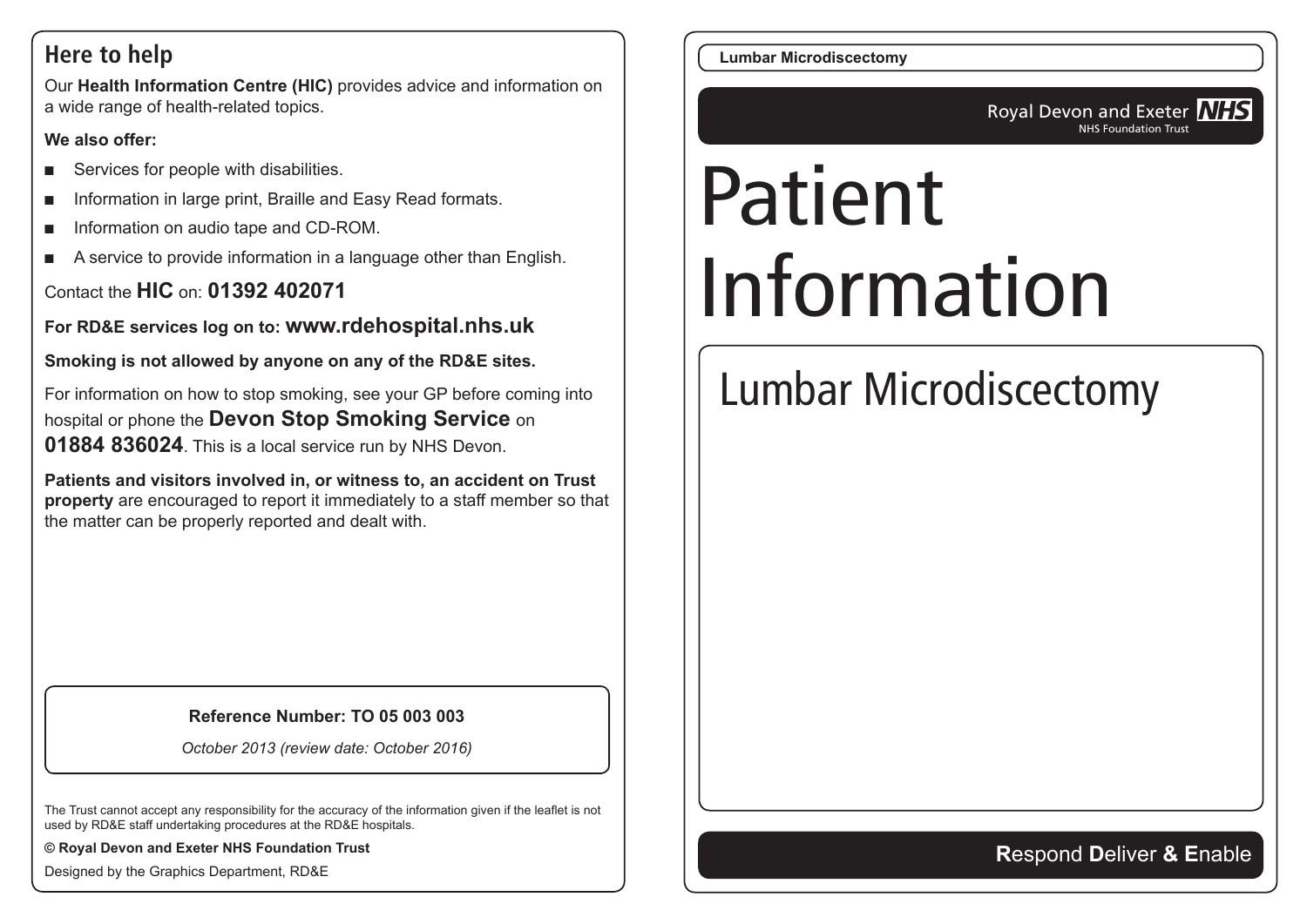# **Introduction**

You have been scheduled for a procedure called a lumbar microdiscectomy. This is one of the commonest operations performed on the low back. The lumbar discs are the joints at the front of the spine that give the spine



its flexibility (see figure 1). Microdiscectomy is a very successful operation aimed at relieving leg pain associated with nerve compression problems. It is not an operation to cure low back pain.



You will have had an MRI scan which confirms that there is a degree of compression upon one of the nerves in your lower back caused by a herniation (disc material extending outside its normal confines) in one of the discs. Usually, you will be suffering with pain down one of your legs (see figure 2).

**Figure 2** *Arrow points to a disc prolapse*

## **Return to normal function**

Patients are walking the day after their surgery. The time taken to return to work varies between patients. If you work from home doing office type work, you will probably be working within a few days. Light manual workers will usually return to work at four weeks. Patients who do heavy physical manual work may not return to work for some 6-12 weeks after the surgery and in particular this group of patients will often need a course of physiotherapy to help strengthen the muscles around the spine.

Provided that the wound has healed satisfactorily, we are happy for patients to return to activities such as swimming at about four weeks after surgery and also cycling. We do not usually recommend a return to contact sports such as football for at least 12 weeks after the operation. If you are planning to return to this level of sport, you may need a course of physiotherapy to help strengthen the spine before returning to such activity. You can resume normal sexual activity 4 weeks after surgery.

# **Return to driving**

You can usually return to driving 2-4 weeks after your operation but return to driving depends upon different factors including comfort, that you have come off painkillers that have a sedative effect, and that you have good control of the muscles in your legs.

# **Summary**

Microdiscectomy is a successful operation for relieving leg pain. The results of surgery cannot be guaranteed. A decision to proceed with surgery is one taken jointly by yourself and by your Surgeon. The vast majority of operations are highly successful. There are some small risks associated with the surgery and if these occur, they can be significant.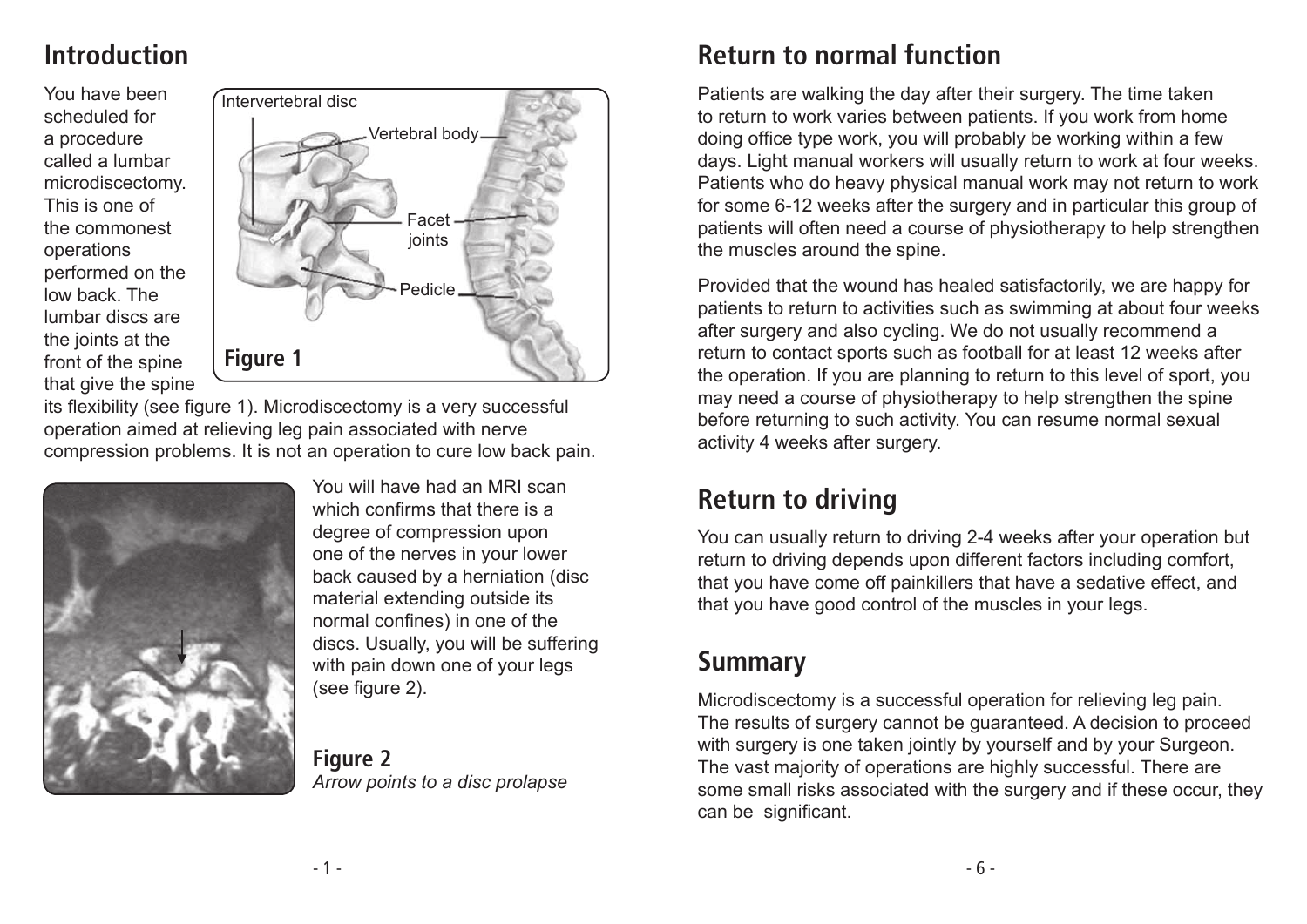#### **Recurrence**

The worldwide literature reports a 5% recurrence rate of disc prolapse at the same place at some time in the future despite a technically successful operation. You could suffer a disc prolapse at a different disc in the spine in the future – in the same way that anybody can be prone to this problem.

#### **Back Pain**

It is reported that up to 15% of patients feel that their back pain is more troublesome after surgery by comparison to how it was before their microdiscectomy procedure. This often takes the form of grumbling, nuisance level backache and is not disabling. In some patient's however, when there is worsening of back pain, and if it is very severe, they may require a second procedure on the spine known as a spinal fusion.

#### **Nerve coating**

There is a small risk of injury to the protective coating around the nerves, which may require repairing at the time of injury, and does not usually result in any long-term problems although it may delay your initial recovery. Persistent leakage of the fluid (CSF) around the nerves can occur. If this happens, it may require further surgery.

# **Time scales**

You will usually be in Hospital for 24 hours after a microdiscectomy. You will be able to go home walking independently. You will return to the Hospital at approximately 6-8 weeks after the operation for a quick check up and provided everything has gone satisfactorily, you may well be discharged at this time.

Microdiscectomy is a very successful operation aimed at relieving leg pain associated with nerve compression problems. It is not an operation to cure low back pain. The operation is performed through a small incision at the base of the spine. During the surgery, the disc material pressing on the nerve is removed. Any potentially loose disc material still within the disc may also be excised.

# **Indications for surgery**

Usually patients for microdiscectomy have severe leg pain often extending the full length of the leg in the territory supplied by the nerve root. An MRI scan will have confirmed nerve compression in the low back. The vast majority of patients with disc prolapse do not need an operation and many will get better with either conservative treatment such as physiotherapy, with medication, or with the passage of time. The reason you are undergoing an operation is because your symptoms are still significantly troubling you and have failed to respond to non-surgical treatment. It is a joint decision taken between the Surgeon and the patient when it is decided that the potential rewards of an operation exceed the possible small risks of complications.

# **Rewards of surgery**

The main anticipated outcome after microdiscectomy surgery is relief of your leg pain. The success rate varies. We believe that it is reasonable to say that 80-90% of patients who have a microdiscectomy are satisfied with the relief of leg pain that they achieve. Patients who have tingling in the leg associated with nerve compression, find in many cases that this tingling settles down. Most patients are relieved of pain and tingling although some minor residual symptoms are not uncommon. It is difficult to predict if symptoms of numbness or weakness will improve. Improvements in nerve function may take up to two years to occur from the time